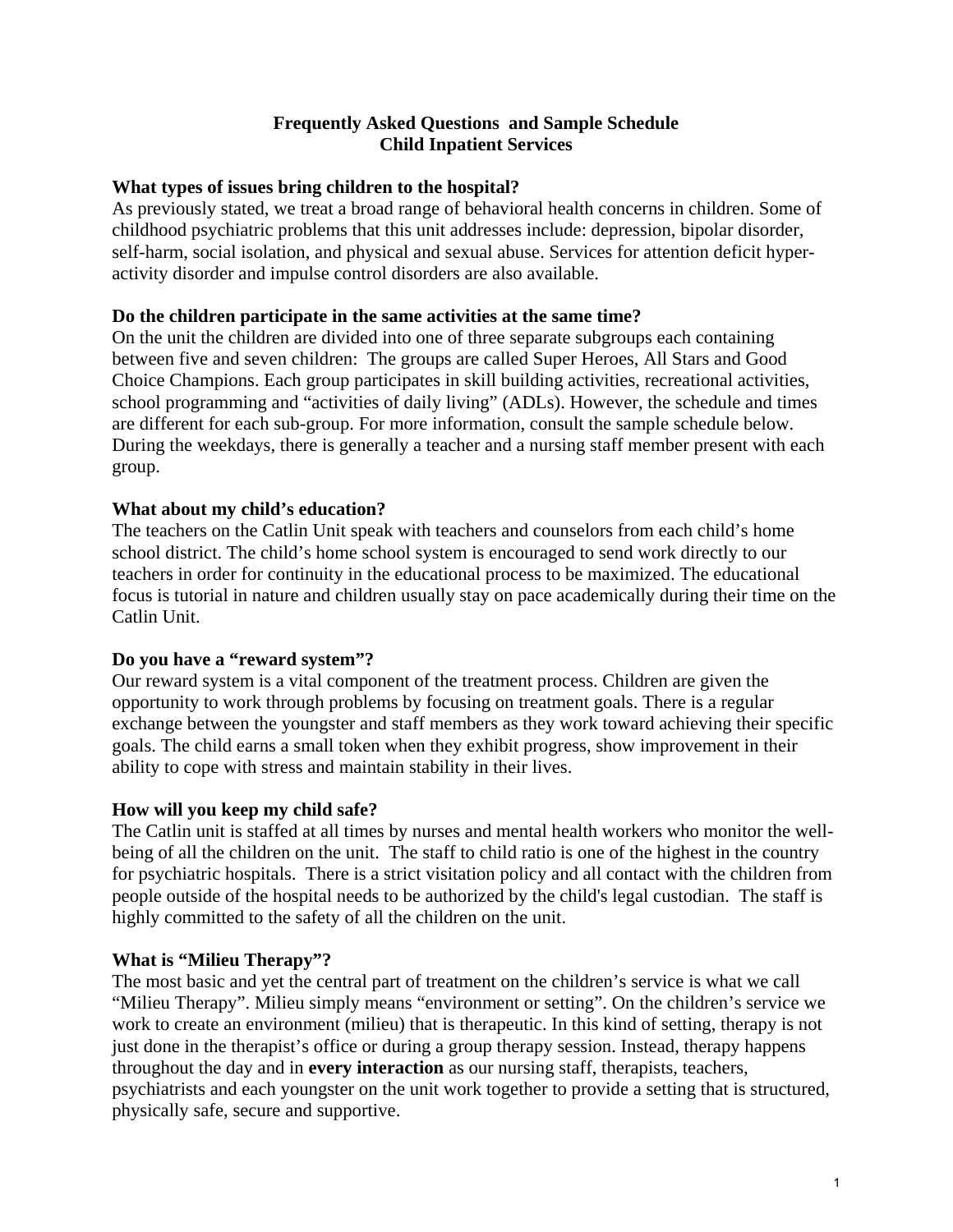## **Milieu Therapy, Contd**.

Within the therapeutic milieu, children are encouraged to work with our staff, as well as with each other to develop healthier way of responding to the things that cause them stress and create problems in coping. The problems that youngsters experienced in their daily living prior to hospitalization will be experienced in their daily living in the hospital. Because of this, the milieu serves as a "learning center" in which our staff members strive to maintain a consistent and therapeutic relationship with the child and actively seek out opportunities to teach the children how to cope, how to relate interpersonally and how to get along in their environment in order to achieve positive change.

## **Will my child receive individual therapy?**

Individual therapy is another component of the treatment process during a youngster's stay on the Catlin unit. The individual therapist strives to provide a support, understanding and assistance in identifying and clarifying the youngster's issues and problems, as well as their strengths. In addition, individual therapy can provide an opportunity for the child to discuss new ways of dealing with stressors in their lives in order to improve overall functioning. Individual therapy with youngsters is often an active therapy and provided in a setting that is most comfortable for the child.

# **How will I be involved in my child's treatment?**

Each child's family is encouraged to be actively involved in the treatment process. Family therapy is an important component of a child's treatment. During your child's stay, reasonable times are arranged for family therapy as we try to accommodate family responsibilities. In addition to family therapy, families are actively involved in the discharge planning process.

#### **What will happen when my child is ready to leave the hospital?**

The youngster's inpatient therapist, in conjunction with the child's support system, will coordinate a discharge plan with outpatient providers. The Catlin therapists will facilitate a connection for outpatient therapy and medication management if providers are not already in place.